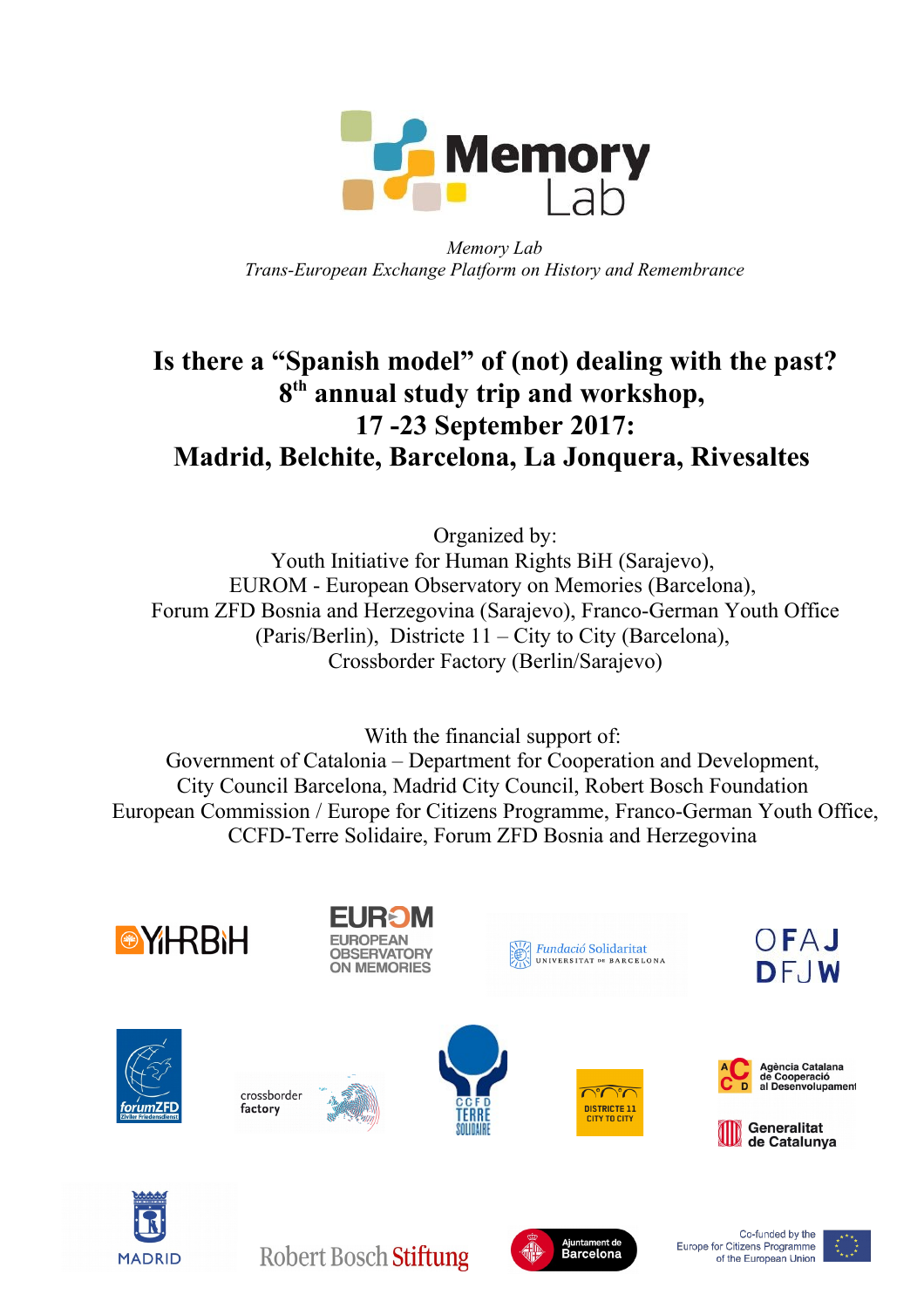*Memory Lab Trans-European Exchange Platform on History and Remembrance*

## **Is there a "Spanish model" of (not) dealing with the past? 8 th annual study trip and workshop, 17 -23 September, 2017: Madrid, Belchite, Barcelona, La Jonquera, Rivesaltes**

Organized by the Youth Initiative for Human Rights BiH (Sarajevo), EUROM - European Observatory on Memories (Barcelona), Forum ZFD Bosnia and Herzegovina (Sarajevo), Franco-German Youth Office (Paris/Berlin), Districte 11 – City to City (Barcelona), Crossborder Factory (Berlin/Sarajevo)

With the financial support of:

Government of Catalonia – Department for Cooperation and Development, City Council Barcelona, Madrid City Council, Robert Bosch Foundation European Commission / Europe for Citizens Programme, Franco-German Youth Office, CCFD-Terre Solidaire, Forum ZFD Bosnia and Herzegovina

- 1. General information
- 2. Target group
- 3. Aims
- 4. Program
- 5. Organization team
- 6. List of participants

#### **1. General Information:**

*Memory Lab* - Trans-European Exchange Platform on History and Remembrance brings together organizations, institutions and persons from Southeast Europe and from Western/Central Europe, which are working on memory sites and remembrance education related to difficult pasts (wars, mass crimes, dictatorships).<sup>[1](#page-1-0)</sup> The aims of this initiative are to deepen mutual knowledge, exchange experiences, build capacities, facilitate contacts and realize common projects. Its general purpose is to strengthen constructive approaches of dealing with the past as part of civic education and democracybuilding, and to contribute to cooperation and understanding processes in South Eastern Europe and in Europe in general, as well as to the integration of the countries of former Yugoslavia into a common European civil society and memory space. The project was launched, under the name "Dealing with difficult pasts in the Western Balkans and Western Europe" in 2010 with the first gathering in Sarajevo; since then, six more annual workshops/study trips have taken place, in BiH and Croatia (2011), France (2012), Germany (2013), Kosovo and Macedonia (2014), Belgium (2015), and Serbia (2016). More than 40 bilateral and multilateral activities have been developed in this time by partner organizations which met through the *Memory Lab* platform.

In 2017, the annual study trip/workshop is taking place in Spain and will focus on the exploration and discussion of history, consequences and memories of the Spanish Civil War. Spain has been chosen for the annual study trip/workshop mainly for two reasons:

1) Because of the importance of the Spanish Civil War and its consequences: for the history of Spain on the one hand, where the war led to the 35-year-long Franco dictatorship and to long-lasting divisions, and for the history of Europe in general on the other hand, with the numerous international

For more information see our website : [www.memorylab-europe.eu](http://www.memorylab-europe.eu/)

<span id="page-1-0"></span>1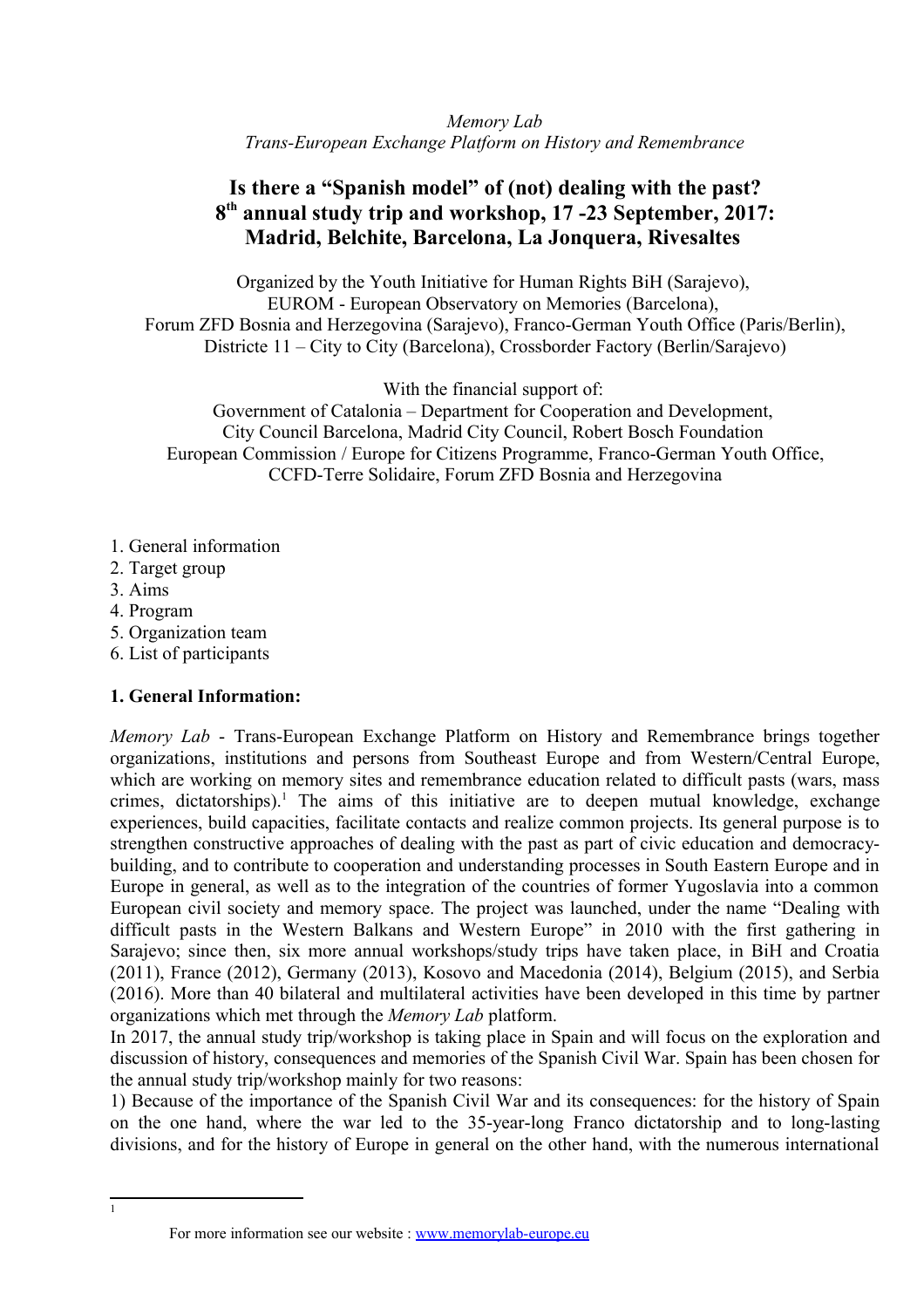implications of the war and its violence and political-cultural divisions which are often seen as precursors of the Second World War and other conflicts to come.

2) Because of the particularity of the Spanish post-dictatorship-transition which is often praised as a model to follow: After the death of Franco in 1975 and the "Amnesty Law" from 1977, for more than two decades the political elites privileged an approach of consensual historical amnesia, the so-called "Pact of Oblivion". At the same time, since the end of the 1990s, this approach has been seriously challenged, especially by the multilayered movement for "the recovery of the Historical Memory". All in all, the history of post-dictatorial Spain in the last 50 years raises a lot of crucial questions of general significance, as for example: Is confronting the past a necessary precondition for building a stable peace and democracy, and if yes, under which conditions? What is the role of silence on the one hand, and of memory on the other hand, and what is the relation between both, in transition processes of post-war societies?

The program of the 8<sup>th</sup> *Memory Lab* study visit/workshop consists of a combination of visits to memory sites, feedback-sessions after visits, presentations by/discussions with experts, and working sessions within the group. The program will take part in different towns and include visits to different sites, in order to allow a differentiated approach to the existing culture(s) of remembrance in Spain, and to explore the questions of differences and similarities between different regions in Spain. The program will end with a comparison of the findings and observations from Spain with the cultures of remembrance from other European countries, and a discussion whether there is really a specific "Spanish model" of (not) dealing with the past, and to what extent "lessons from Spain" can be useful for other countries. Additionally, the program will provide space for the participants to discuss about the further development of *Memory Lab* and about the organization of future joint activities.

## **2. Participants**

40 representatives of memorial centers, historical museums, NGOs and other organizations/ initiatives from South Eastern Europe on the one hand, and from Western and Central Europe on the other hand, who are active in the field of dealing with difficult pasts (wars and dictatorships in Europe during the  $20<sup>th</sup>$  century) in a practical way, especially around memory sites and in the educational field.

## **3. Aims of the study trip/ workshop in 2017 in Spain:**

- To explore and discuss the history of the Spanish Civil War and of its consequences, including its international dimensions (especially the role of the International Brigades, with a particular look on the Yugoslav participation, and the exile of Republican refugees in France and elsewhere)

- To explore and discuss memorialization processes regarding the Spanish Civil War in Spain and in Europe, from Franco's dictatorship (1939-1975) through the transition to democracy (1975-1978/81), until today: What characterizes these processes? Which continuities and evolutions can be seen through this time period regarding the dealing with the Spanish Civil War? What local and regional differences can be seen, for example by comparing Barcelona and Madrid?

- To connect the experiences from Spain with the memory-politics and memory-work in other European countries, and especially with the question of the role of silence and memory for transition processes in post-war-societies - in order to look for differences and similarities between the Spanish and other European memory cultures, and to address the question: Is there really a 'Spanish mode' of (not) dealing with the past?

- To deepen contacts and cooperation and to provide a space to develop future activities between the participants of the *Memory Lab* platform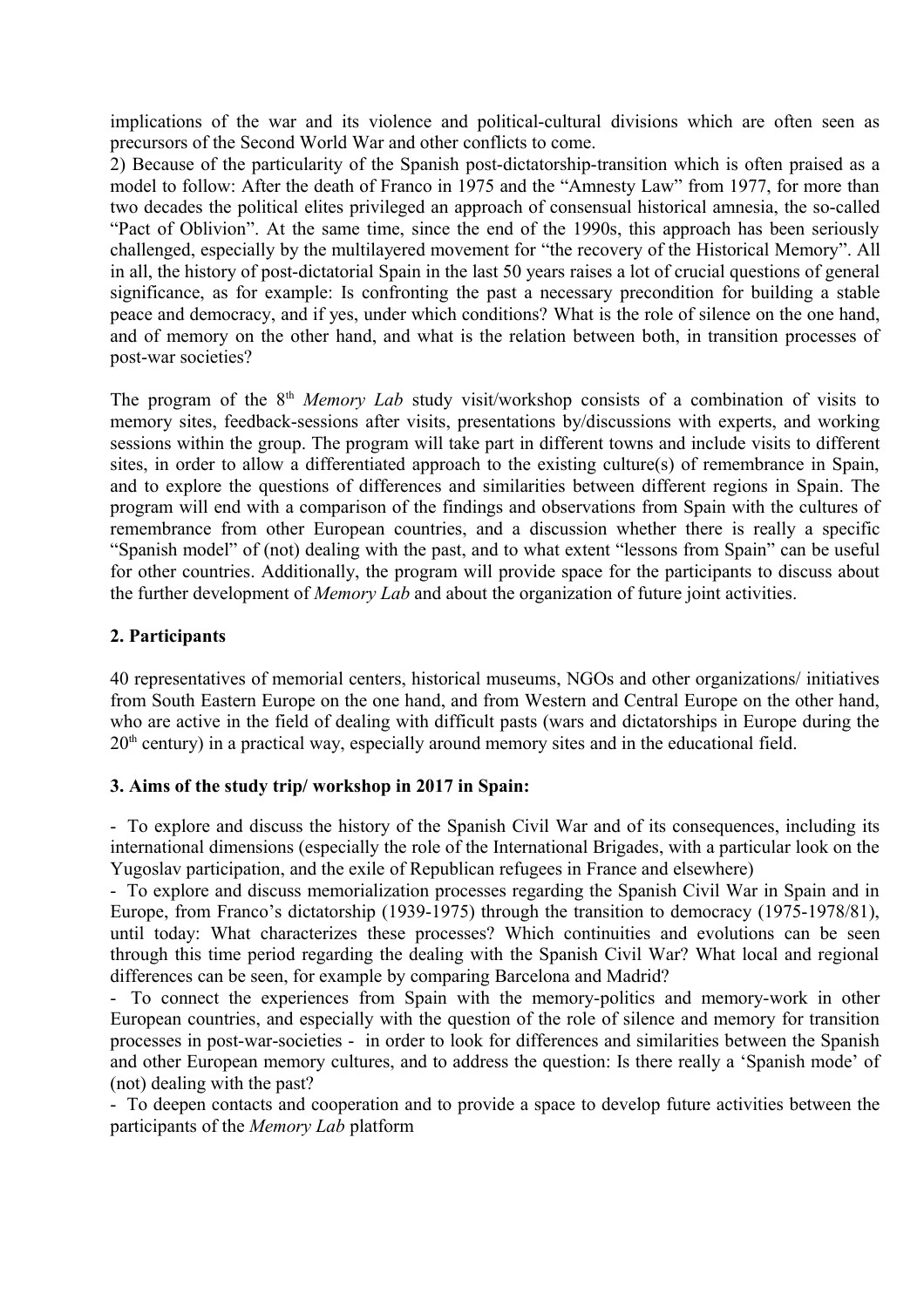## **4. Program**:

Sunday, September 17, 2017: Arrival of the participants in Madrid

Accommodation in Madrid : Hotel Infanta Mercedes, C/ Huesca 21, 28020 Madrid <http://www.hotelinfantamercedes.es/en/>

19.45 : Meeting in the hotel lobby 20.00 Welcome dinner

Monday, September 18, 2017:

9.00: Introduction/ Presentation of participants / Interactive exercice "Dancing Chairs" 10.45-11.00: Break

## 11.00: **Basic introductions**

- History of Spain in the 20th century, with special focus on the Civil War : Gareth Stockey, University of Nottingham

- (Not) Dealing with the Civil War from the Franco-era until today - continuities and evolutions: Oriol Lopez-Badell, EUROM

- Memory politics in Madrid : Txema Urkijo, in charge of remembrance policies at the city of Madrid 13.15: Common lunch in the hotel

15.00: Visit of memory sites related to the Civil War and the Franco-era at the Madrid University Campus, with José Luis González, Carolina Rodríguez López and Jara Muñoz Hernández 16.30-17.00: Break

17.00-19h.00: **The role of memory and silence in the transition to democracy and peace** Group work

20.30: Common dinner at El Cabanon, <https://www.lafourchette.com/restaurant/el-cabanon/309301>

Tuesday, September 19, 2017:

## 9.00-10.30: **The question of mass graves in Spain**

- Before the 'forensic turn'. Bottom-up memory initiatives in Spain at the local level: Paloma Aguilar, National Distance Education University (UNED), Madrid

- The Valley of the Fallen : History, current situation and future : Paco Ferrandiz, Spain's National Science Council (CSIC)

Presentations and discussion

10.45: Travel to the Valley of the Fallen

## **How to deal with Francoist memory sites (1)?**

11.30: Visit of the Valley of the Fallen, with Paco Ferrandiz

13.30: Travelling to Belchite / Lunch bags

## **How to deal with Francoist memory sites (2)?**

18.00: Guided visit of Belchite: History and role of the battle, and history, current situation and future of the site

19.30: Common dinner in Belchite, Restaurant *La Lomaza*

20.30: Continuation of the travel to Barcelona

Arrival to Barcelona approx. 23.30

Accomodation in Barcelona: Hall of Residence Campus del Mar, Salvat Papasseit 4, 08003 Barcelona, <https://www.resa.es/en/residences/barcelona/residence-hall-campus-del-mar/residence/>

Wednesday, September 20, 2017: 9.30 : Transfer to El Born Cultural and Memorial Centar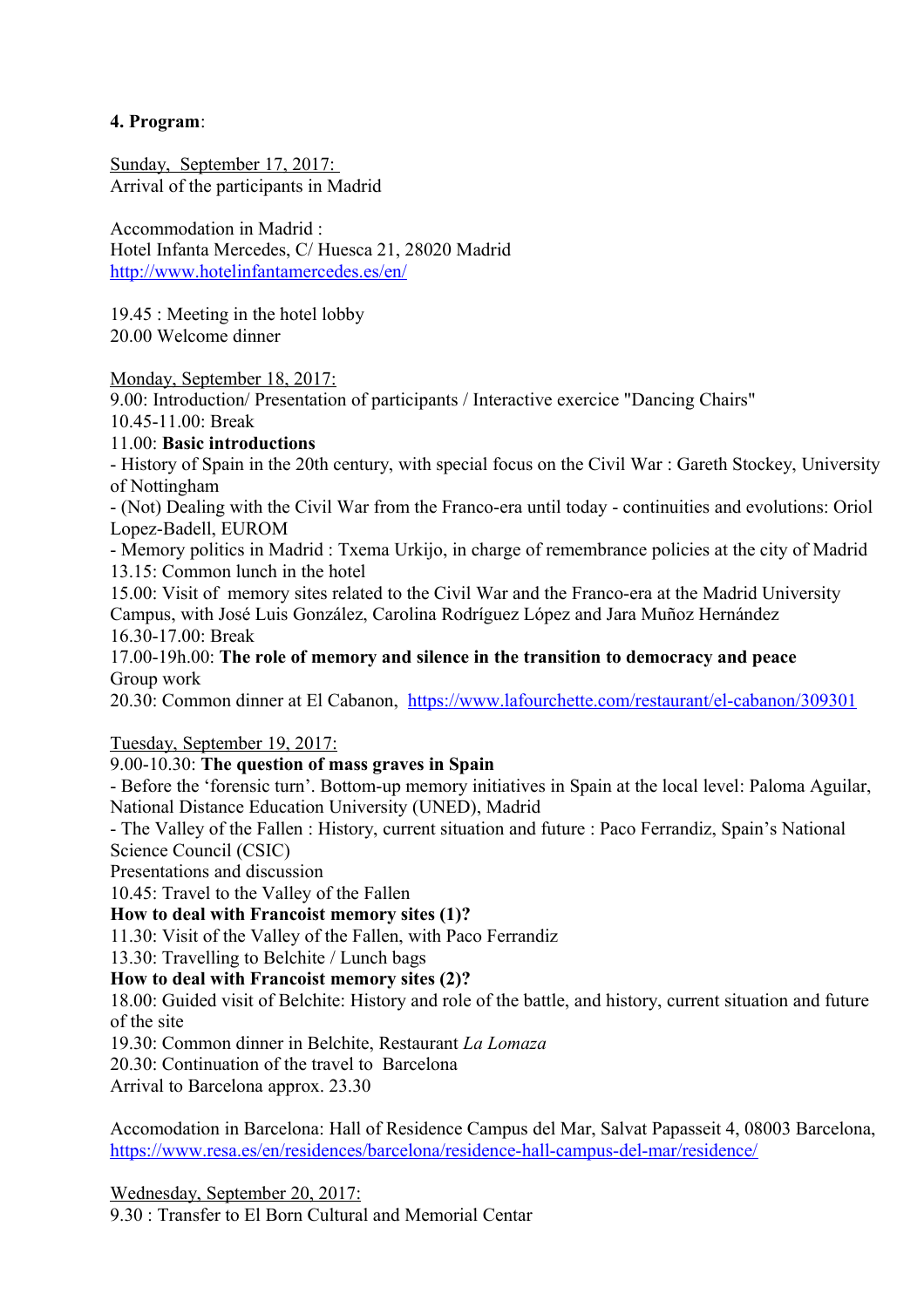10.00-11.15: Feedback session: How to deal with memory sites of a criminal regime ?

11.15-12.15: **History and memories of the International Brigades,** with a special focus on the Yugoslav dimension : Presentation by Vjeran Pavlakovic, University of Rijeka, followed by discussion 12.15-13.30: Common Lunch in El Born Cultural and Memorial Centar

**How is Barcelona dealing with its past?**

13.30: Guided memory walks through Barcelona, in two parallel groups, with Oriol Lopez Badell and Nick Lloyd

16.00: Coffee break

16.30-18.00: Visit of the La Model Prison, site of Francoist repression which is about to be transformed into a Memorial

18.00-19.00 : Presentation and discussion of the memory politics of the Barcelona City Council, with Ricard Vinyes, in charge of memory politics at the Barcelona City Council Free evening

Thursday, September 21, 2017:

## **Dealing with the history of refugees and exile**

9.00: Travel to La Jonquera

11.00-13.00: Exile Memorial Museum in La Jonquera : Welecome by Jordi Font, director of the Museum, guided visit and individual exploration

13.00: Common Lunch in the Museum

14.30: Travel to Rivesaltes (France)

Memorial Site of Rivesaltes :

15.30-16.00: Introduction to the Memorial of Rivesaltes, by Agnès Sajaloli and Elodie Montès, Rivesaltes Memorial

16.00-17.30: Exploration in small groups, with specific focus on the presentation of the refugees and exile from the Spanish Civil War

18.00: Travel back to Barcelona

20.30: Arrival to Barcelona

21.00: Common Dinner in Restaurant *La Taberna Gallega* [\(http://www.latabernagallega.com/\)](http://www.latabernagallega.com/), in presence of Manel Vila, Director of the Department for Cooperation and Development of the Government of Catalonia

Friday, September 22, 2017:

9.00 : Transfer to El Born Cultural and Memorial Centar

9.30-10.30: Feedback-session: Comparing the presentation of refugees and exile in La Jonquera and Rivesaltes

10.30-10.45: Break

10.45-12.30: Working session about **Memory Lab and common activities**

12.30-14.30: Common Lunch in El Born Cultural and Memorial Centar

14.30-16.00: Connecting the experiences of Spain to other European countries: group work 16.00-16.30: Break

16.30-18.00: **Is there a specific 'Spanish model' of (not) dealing with the past? Sharing comparative international examples and experiences :** Presentation of the group work and discussion with Jordi Guixé, EUROM, and Mark Freeman, Institute for Integrated Transitions 18.30-19.30: Final plenary - Evaluation, conclusions, perspectives

21.00: Common dinner in Restaurant *Ascent* [\(http://www.restauranteascent.com/\)](http://www.restauranteascent.com/)

Saturday, September 23, 2017: Departure of participants

Working languages will be English and Bosnian/Croatian/Serbian, with simultaneous or consecutive translation. Some presentations might take place in Spanish, Catalan or French, and will be translated into English and B/C/S.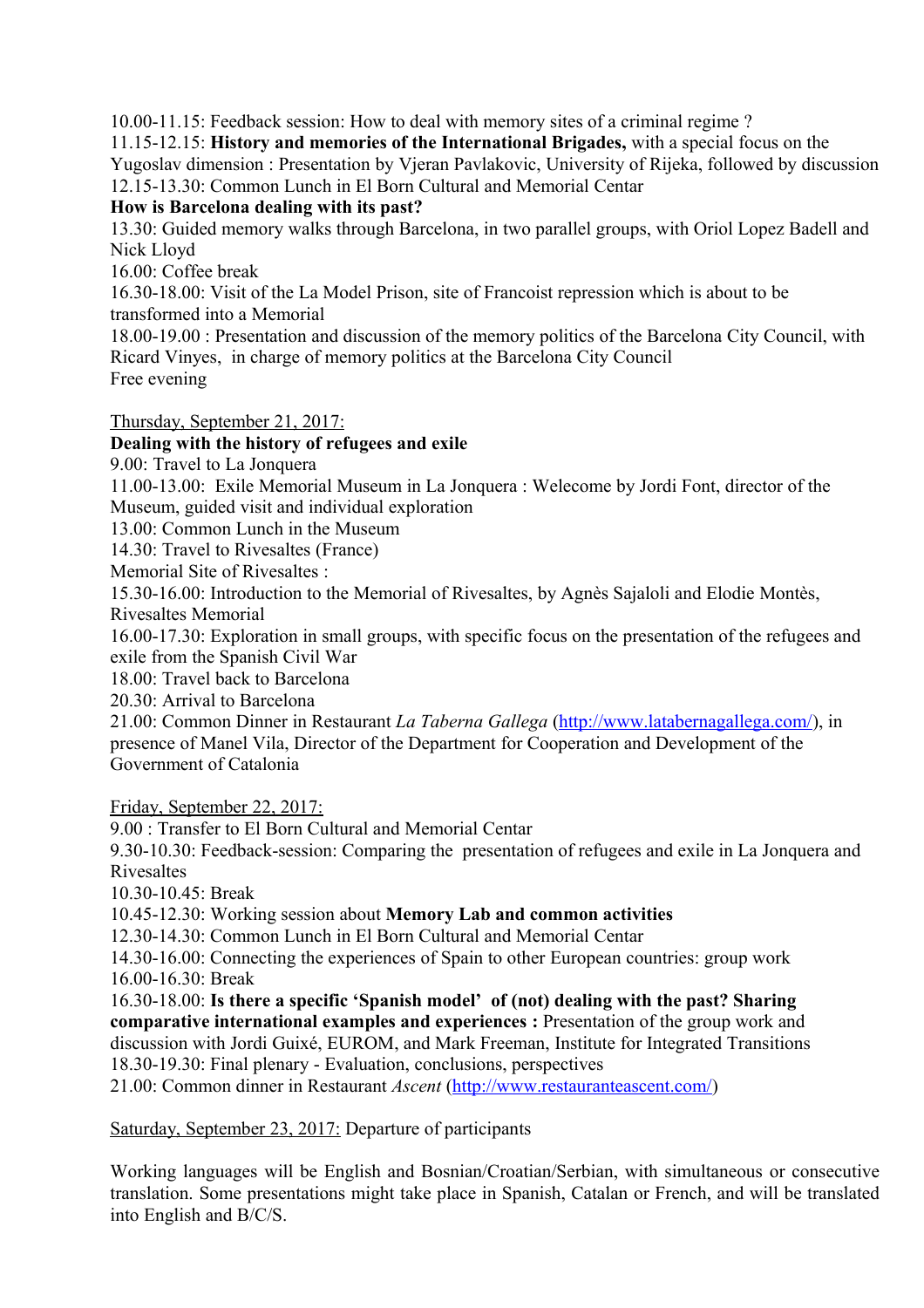## **5. Organization team 2017 / Contact :**

*Alma Mašić*, Districte 11 – City to City, Barcelona, [masicalma05@gmail.com](mailto:masicalma05@gmail.com)

*Frank Morawietz,* Special Representative of the FGYO for South Eastern Europe, Franco-German Youth Office (FGYO), Berlin/Paris, [www.dfjw.org,](http://www.dfjw.org/) [frankmorawietz@web.de](mailto:frankmorawietz@web.de)

*Judith Brand,* Program director, Forum ZFD Bosnia and Herzegovina, Sarajevo [http://www.forumzfd.de/en/aboutus,](http://www.forumzfd.de/en/aboutus) [brand@forumzfd.de](mailto:brand@forumzfd.de)

*Nicolas Moll,* Historian, crossborder factory, Sarajevo / Paris, [www.nicolasmoll.eu,](http://www.nicolasmoll.eu/) [http://www.crossborder-factory.eu/,](http://www.crossborder-factory.eu/) [moll.nicolas@gmail.com](mailto:moll.nicolas@gmail.com)

*Oriol Lopez Badell,* Coordinator of European Observatory on Memories (EUROM)[,http://europeanmemories.net/](http://europeanmemories.net/) , [o.lopez@ub.edu](mailto:o.lopez@ub.edu) 

*Rasim Ibrahimagić,* Program Director YIHR BiH, [www.yihr.org,](http://www.yihr.org/) [rasim@yihr.org](mailto:rasim@yihr.org) 

*Tamara Banjeglav,* Freelance researcher, Zagreb, [banjeglavt@gmail.com](mailto:banjeglavt@gmail.com)

General contact: [memorylab.2017@gmail.com](mailto:memorylab.2017@gmail.com)

Websites and social networks:

[www.memorylab-europe.eu](http://www.memorylab-europe.eu/)

<http://europeanmemories.net/activities/spanish-model-not-dealing-past/>

Facebook: @memorylabeu

Twitter: #MemoryLab2017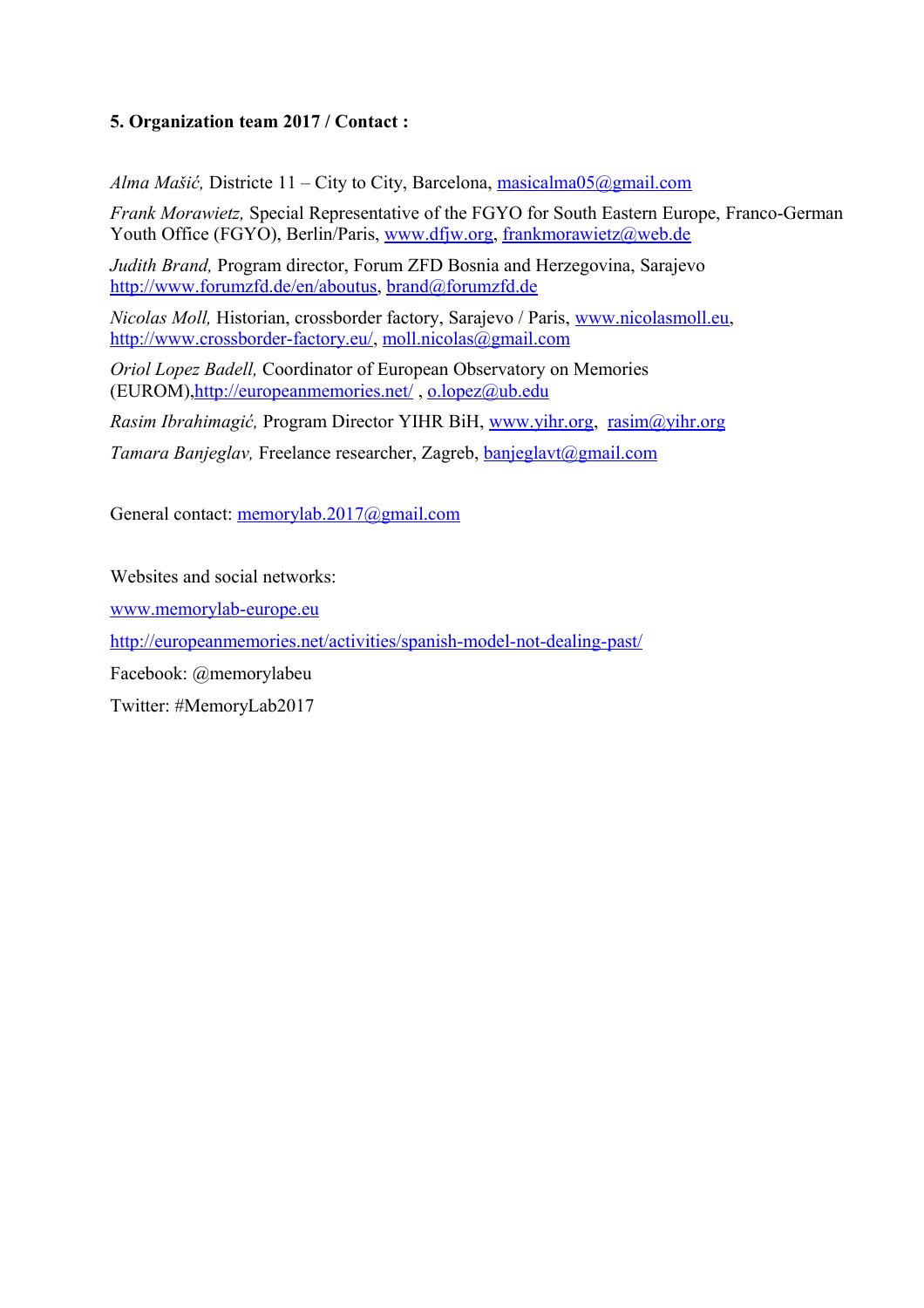## **Participants / Učesnici Memory Lab 2017**

 $*$  = Member of the organization team / član/ica organizacionog tima

| <b>First and last name</b> | Organization/Institution / Organizacija/Institucija      | <b>Function / Pozicija</b>                     | Town / Grad    |
|----------------------------|----------------------------------------------------------|------------------------------------------------|----------------|
| / Ime i prezime            |                                                          |                                                |                |
| <b>Gruia Badescu</b>       | Centre for Advanced Studies- Southeastern Europe,        | Research fellow / istraživač                   | Rijeka (HR)    |
|                            | University of Rijeka / Centar za napredna istraživanja - |                                                |                |
|                            | jugoistočna Europa, Sveučilište u Rijeci                 |                                                |                |
| <b>Tamara</b>              |                                                          | Freelance researcher / nezavisna istraživačica | Zagreb (HR)    |
| Banjeglav*                 |                                                          |                                                |                |
| <b>Julie Biro</b>          |                                                          | Documentary film-maker / Režiserka             | Paris (F)      |
|                            |                                                          | dokumentarnog filma                            |                |
| Ervin Blažević             | Optimisti 2004 Kozarac                                   | President / Predsjednik                        | Prijedor (BiH) |
| Judith Brand*              | Forum ZFD BiH                                            | Program Manager / Programska menadžerica       | Sarajevo (BiH) |
| <b>Laura Boerhout</b>      | University of Amsterdam / Univerzitet u Amsterdamu       | Freelance researcher, PhD candidate /          | Amsterdam (NL) |
|                            |                                                          | nezavisna istraživačica; doktorandica          |                |
| <b>Griet Brosens</b>       | Belgium Nationals Institute for War veterans / Belgijski | Historian, in charge of educational            |                |
|                            | nacionalni institut za ratne veterane                    | remembrance-projects/ historičarka, zadužena   | Brussels (BL)  |
|                            |                                                          | za edukacijske projekte na temu sjećanja       |                |
| <b>Branko Ćulibrk</b>      | Youth Centre KVART Prijedor / Centar za mlade            | Project coordinaor / koordinator projekata     | Prijedor (BiH) |
|                            | <b>KVART</b> Prijedor                                    |                                                |                |
| <b>Orli Fridman</b>        | Center for Comparative Conflict Studies (CFCCS),         | Associate professor / izvanredna profesorica   | Belgrade (SR)  |
|                            | Faculty of Media and Communications / Centar za          |                                                |                |
|                            | komparativne studije konflikta, Fakultet za medije i     |                                                |                |
|                            | komunikacije                                             |                                                |                |
| Lejla Gačanica             | Faculty of Law, University of Mostar / Pravni fakultet,  | Freelance researcher; PhD candidate /          | Sarajevo (BiH) |
|                            | Univerzitet u Mostaru                                    | nezavisna istraživačica; doktorandica          |                |
| <b>Miguel Adolfo</b>       | University of Barcelona / EUROM; Univerzitet u           | MA student / master studentica                 | Barcelona (S)  |
| <b>Galindo Perez</b>       | Barceloni                                                |                                                |                |
| <b>Magdalena Geier</b>     | Max Mannheimer Studienzentrum Dachau / Obrazovni         | Educational assistant / asistentica u          | Dachau (D)     |
|                            | centar Max Mannheimer, Dachau                            | obrazovanju                                    |                |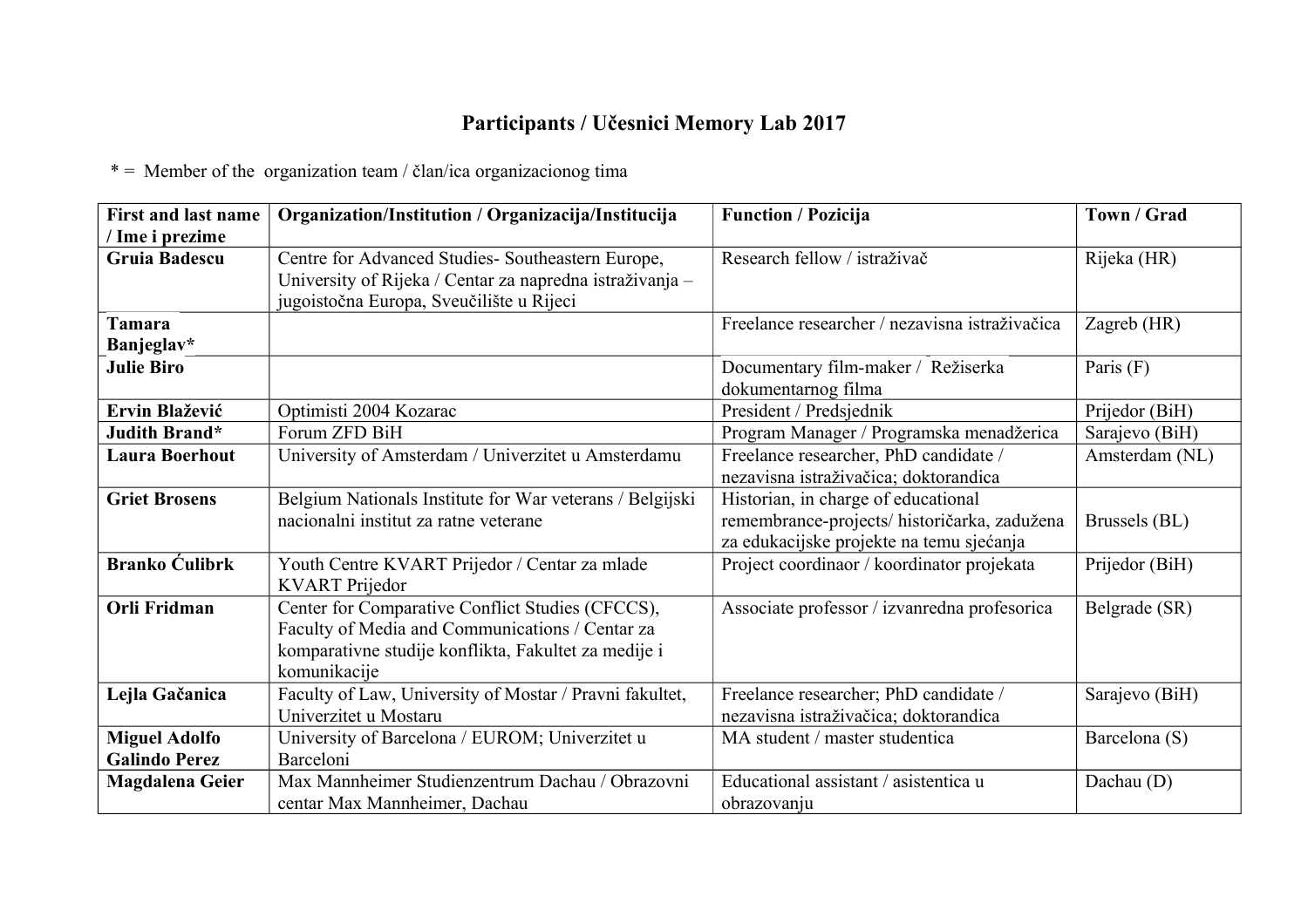| Erla Gjinishi                                  | Alter Habitus                                                                                                                                                            | Associate / saradnica                                                                         | Prishtina (KS)                  |
|------------------------------------------------|--------------------------------------------------------------------------------------------------------------------------------------------------------------------------|-----------------------------------------------------------------------------------------------|---------------------------------|
| <b>Alain Gueraud</b>                           | Altea-France                                                                                                                                                             |                                                                                               | Limoges (F)                     |
| Jordi Guixé                                    | European Observatory on Memories (EUROM) /<br>Europski observatorij sjećanja                                                                                             | Director / Direktor                                                                           | Barcelona (E)                   |
| Elma<br>Hašimbegović                           | Historical museum of BiH / Historijski muzej Bosne i<br>Hercegovine                                                                                                      | Director / Direktorica                                                                        | Sarajevo (BiH)                  |
| <b>Rasim</b><br>Ibrahimagić*                   | Youth Initiative for Human Rights BiH / Inicijativa<br>mladih za ljudska prava BiH                                                                                       | Program direktor / programski direktor                                                        | Sarajevo (BiH)                  |
| Rodoljub<br>Jovanović                          | University of Amsterdam; EUROCLIO (European<br>Association of History Educators) / Univerzitet u<br>Amsterdamu ; EUROCLIO (Europska asocijacija<br>nastavnika povijesti) | Tutor, researcher / tutor, istraživač                                                         | Amsterdam (NL)                  |
| Jasmina Lazović                                | <b>Faculty of Political Sciences Belgrade</b>                                                                                                                            | MA student International Humanitarian Law<br>MA studentica međunarodnog humanitarnog<br>prava | Belgrade (SRB)                  |
| <b>Carine Leveque</b>                          | ONAC National office for war veterans and war victims/<br>Francuski nacionalni ured za ratne veterane i žrtve rata                                                       | Memory and Communication Coordinator /<br>Koordinatorica programa sjećanja i<br>komunikacije  | Montpellier (F)                 |
| <b>Oriol Lopez</b><br><b>Badell*</b>           | European Observatory on Memories (EUROM) /<br>Europski observatorij sjećanja                                                                                             | Coordinator / koordinator                                                                     | Barcelona (E)                   |
| Dea Marić                                      | Department for History, Zagreb; Croatian Association of<br>History Teachers / Odsjek za povijest u Zagrebu;<br>Hrvatsko udruženje nastavnika povijesti                   | Teaching associate; president / asistentica u<br>nastavi; predsjednica                        | Zagreb (HR)                     |
| Ružica Marjanović                              | Festival "Half way"/ Festival "Na pola puta"                                                                                                                             | Programska urednica i osnivačica Festivala/<br>Programme editor and festival founder          | Užice (SRB)                     |
| <b>Maria Cristina</b><br><b>Martinez Gomez</b> | EUROM; University of Barcelona / EUROM;<br>Univerzitet u Barceloni                                                                                                       | MA student / master studentica                                                                | Barcelona (E)                   |
| Alma Mašić*                                    | Districte $11 - City$ to City                                                                                                                                            | Project Coordinator/ Koordinatorica projekata                                                 | Barcelona (E)                   |
| <b>Sven Milekić</b>                            | <b>Balkan Investigative Reporting Network</b><br>/ Balkanska istraživačka mreža (BIRN)                                                                                   | Jouranlist and researcher / Novinar i<br>istraživač                                           | Zagreb (HR)                     |
| Nicolas Moll*                                  | Crossborder factory                                                                                                                                                      | Historian / Historičar                                                                        | Sarajevo (BiH) /<br>Paris $(F)$ |